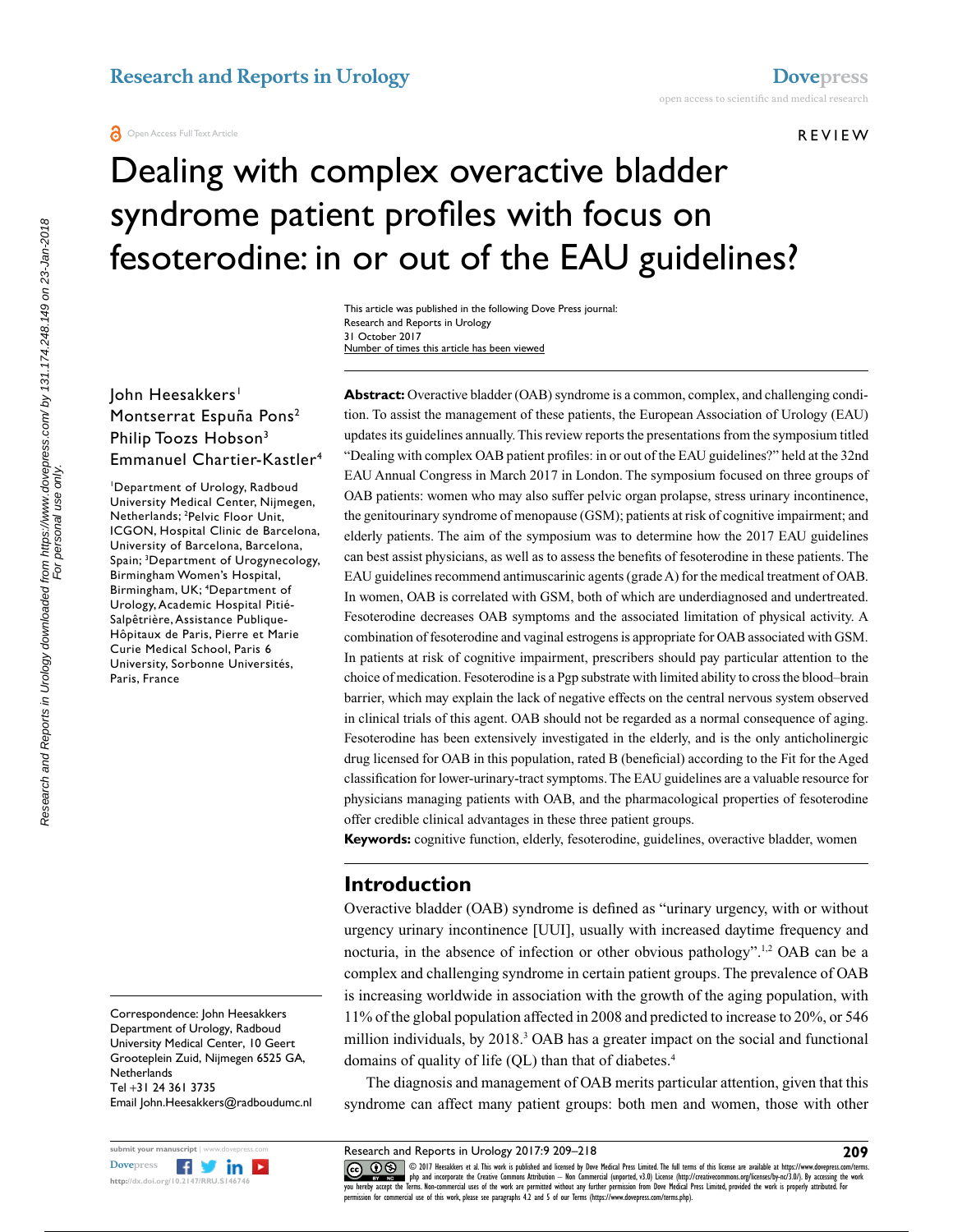comorbidities, and those taking a mix of medications.<sup>5</sup> As a result, the onus is on the physician to collect an accurate history, examine the patient, and investigate if other causes can better explain the symptoms, and then to treat the patient accordingly. The European Association of Urology (EAU) guidelines<sup>6</sup> have been developed to assist health-care professionals in dealing with complex cases in a structured way based on the available evidence. These are updated every year, and form a framework for clinicians to assist in the diagnosis and management of OAB.

This review reports on lectures given at the symposium "Dealing with complex OAB patient profiles: in or out of the EAU guidelines?" held at the 32nd Annual Congress of the EAU in March 2017 in London. The symposium, sponsored by Pierre Fabre Laboratories, aimed to answer the question: Do these guidelines help the physician in dealing with challenging patient groups, or should we vary from them? It focused on three challenging patient groups: women who may also suffer from pelvic organ prolapse (POP), stress UI (SUI) or the effects of menopause; OAB patients at risk of cognitive impairment; and elderly patients, in whom the prevalence of OAB is high and whose specificities are important to consider. The EAU recommendations for these three patient groups, as well as the published evidence on fesoterodine,7 an antimuscarinic agent, are presented and discussed.

# **Management of women with OAB** OAB is frequently unrecognized in women

Data collected in Belgium from women aged 40 years or over visiting their general practitioner for any reason who answered the Bladder Control Self-Assessment Questionnaire (B-SAQ) revealed that 18% of them were affected by moderate–severe SUI and a third had mild bladder-control symptoms.<sup>8</sup> In this study, urgency and nocturia were found to be the most bothersome (higher score of bother on the B-SAQ) symptoms. In another study,<sup>9</sup> women from the Finnish population register were contacted to assess the bother associated with 12 different lower-urinary-tract symptoms (LUTS). From an individual perspective, UUI was found to be the symptom most likely to be rated as bothersome by patients and SUI was second. Women and men with OAB symptoms report that OAB affects their health-related QL (HRQL): they have significantly poorer work productivity, sexual satisfaction, higher rates of major depressive symptoms, and less physical activity than controls.<sup>10,11</sup> Despite this, many women do not seek medical assistance,<sup>9,12</sup> leaving the disorder unrecognized.

# OAB is a dynamic disease, particularly in women

In Austria, women with OAB (21–81 years) were followed for a mean of 6.5 years. The prevalence of OAB was 19% at baseline and 27% at the end of the study. With time, remission occurred in 40% of women, improvement occurred in 12%, disease was stable in 41%, and it progressed in 7%. Therefore, natural history shows that OAB is a dynamic disease that can have a long-lasting and stable course, remit, or progress with age.13

# Sex differences in OAB show that women are more often bothered by symptoms

The OAB prevalence found in the EPIC study was 12%, and it reached 16% in the National Overactive Bladder Evaluation (NOBLE) program in the US, with no significant differences between women and men. However, the type of symptoms may differ. For instance, UI seems to be more frequent in women (13% versus 5% in men in the EPIC study). Women (66%) were more likely to be bothered by frequency of urination than men  $(46\%)$ .<sup>14</sup>

# Specific risk factors for women

In Sweden, OAB prevalence, measured in female twins from the Swedish twin registry, was 19% in those who had a history of gestational diabetes mellitus (GDM) and 11% in women without GDM. After adjusting for age, parity, body-mass index (BMI), DM, and smoking, GDM was associated with almost-doubled odds of OAB (OR 1.88, 95% CI 1.26–2.8).15

A systematic review of observational studies on OAB and metabolic syndrome, a cluster of risk factors that includes central obesity, dyslipidemia, hypertension, insulin resistance, and glucose intolerance, concluded that there was a link between OAB and metabolic syndrome.16 Women with a BMI >30 are twice as likely to have OAB with urge incontinence than women with a BMI <24.<sup>14</sup> Weight loss should be encouraged, in addition to therapy for OAB symptoms.

In a cross-sectional Dutch study,<sup>17</sup> POP symptoms were present in 11% of women. The prevalence of urgency, frequency, UI, or any OAB symptoms was significantly increased in those with POP. Treatment of this independent risk factor was able to improve OAB symptoms. The other risk factors found in this study were incontinence surgery in the past, age >75 years, overweight, and postmenopausal status.

Genitourinary syndrome of menopause (GSM), formerly called vulvovaginal atrophy (VVA), has been designated to facilitate the identification of VV and urinary estrogen deprivation-associated signs and symptoms. GSM includes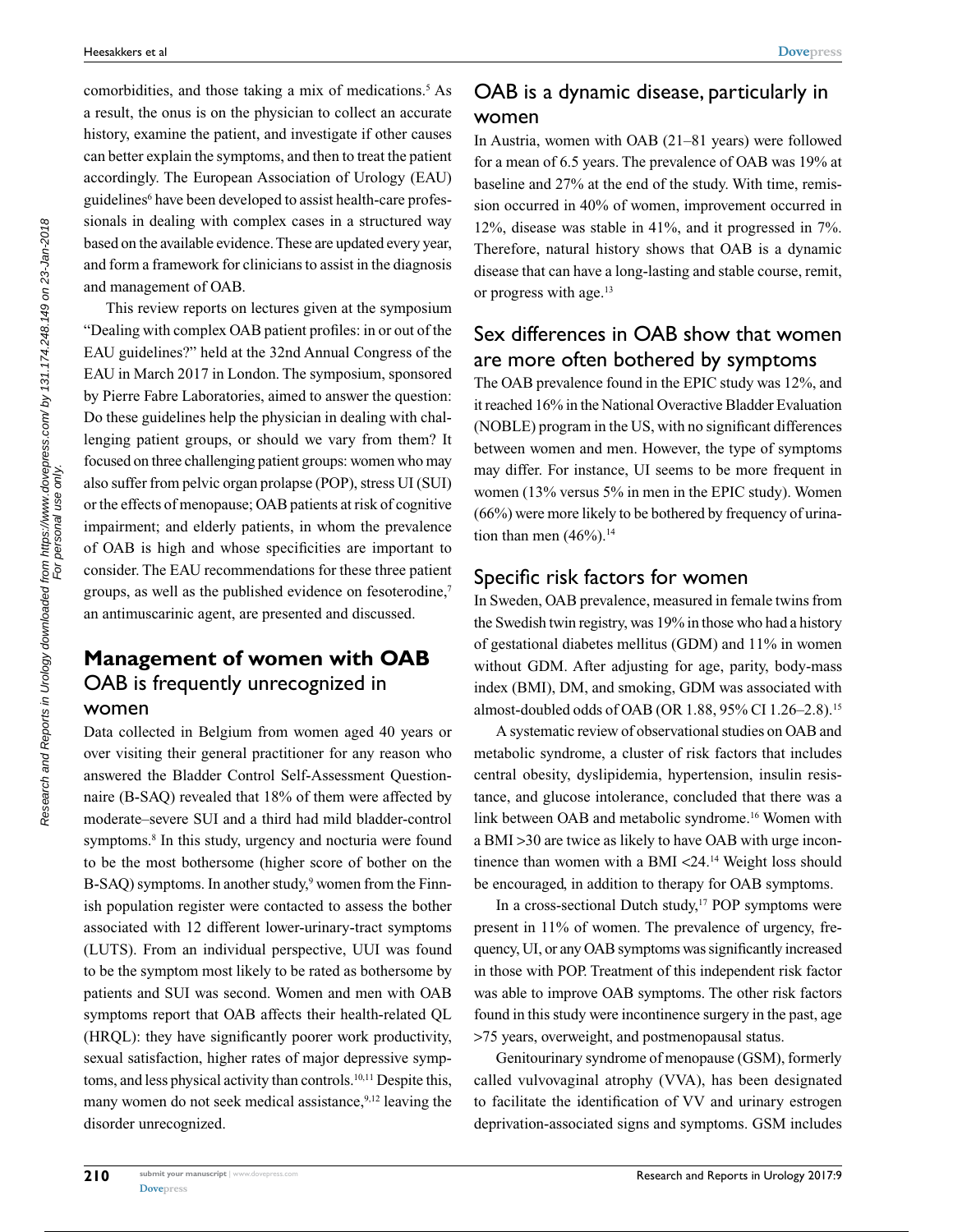genital symptoms of dryness, burning, and irritation; impaired sexual function with lack of lubrication, discomfort, or pain; and urinary symptoms with frequency, nocturia, urgency, SUI, and urinary-tract infections when other vulvar and urinary pathologies possibly responsible for similar symptomatology have been excluded.<sup>18</sup>

The female lower urinary tract is a target organ for estrogens, and estrogen deprivation leads to changes in periurethral tissues (decrease in collagen) and urethral mucosa (atrophy). This could be the rationale for the use of estrogen supplementation in the treatment of the LUTS disorders of postmenopausal women.<sup>19,20</sup> In the AGATA study,<sup>21</sup> among postmenopausal women asking for a routine gynecological examination, 79% were diagnosed with GSM based on the patient's sensation of vaginal dryness, any objective sign of VVA and a pH >5. Patients also reported dyspareunia (78%), burning (57%), itching (57%), and dysuria (36%). Only 30% of participants had been previously diagnosed with VVA. GSM appeared to be highly prevalent, underdiagnosed, and inadequately treated. Conserved sexual function may prevent or delay the loss of vaginal elasticity.<sup>21</sup> In another study<sup>22</sup> in 45- to 60-year-old women, vaginal dryness was associated with a greater OAB prevalence (ratio 1.75, P=0.012). Health professionals should adopt a proactive response to women with genital atrophy to identify and treat OAB.

Robinson et al<sup>23</sup> reported that  $70\%$  of women relate the onset of UI to their final menstrual period, corresponding to estrogen decrease. First-line therapies include vaginal moisturizers and lubricants;<sup>24</sup> however, estrogen therapy remains the standard therapy for symptomatic women who suffer from moderate–severe GSM. Local treatment is preferred. There are few absolute contraindications for estrogen use, especially if used topically.<sup>25</sup> Even in breast cancer patients, there are now data suggesting that ultralow-dose topical estriol can be used safely, with excellent results in improving vaginal microflora, quality of sex life, and urinary function.26 The estrogen–antimuscarinic combination could be a good option to treat OAB in women with GSM.

#### Fesoterodine in women with OAB

The primary goals of pharmacological therapy for women with OAB are to relieve symptoms and improve HRQL. In a pilot study,27 menopausal patients with OAB symptoms were treated either with fesoterodine 4 mg/day for a week and then with 8 mg/day if tolerance was good, or with the same dosage of fesoterodine combined with topical vaginal estrogens once daily. After 12 weeks, the fesoterodine-alone group showed a significant improvement in OAB symptoms, as

measured with the Overactive Bladder Questionnaire –short form (*P*<0.0001), HRQL (*P*=0.0002), and Sexual Quality of Life – female (SQOL-F; *P*=0.02). Compared to fesoterodine alone, the combination group showed a reduction in OABsymptom severity (10 versus 23.3, *P*=0.35), higher HRQL score (96.9 versus 84.6, *P*=0.75), and higher SQOL-F score (99 versus 81, *P*=0.098).

In a prospective study,<sup>28</sup> women with OAB were treated with flexible doses of fesoterodine combined with behavioral counseling over 8 weeks. Physical activity was assessed using two questions of the Short Form 12 and categorized into three levels of limitation: none, moderate, or severe limitations. Women treated with fesoterodine reported less bother from urinary symptoms and fewer restrictions in physical activity, showing that fesoterodine reduces the impact of OAB on physical activity.

The SAFINA $^{29}$  trial defined the goals of OAB patients, mainly women (80%), using the Self-Assessment Goal Achievement questionnaire. Patients were treated with flexible doses of fesoterodine for 12 weeks. Patients' treatment aims were more focused on the completion of tasks, rather than on reducing particular symptoms. With regard to symptoms, the most frequently expressed goals were to reduce nocturia, urgency, and frequency. At the end of the study, 81% of patients treated with fesoterodine declared that their goals were "somewhat achieved", "achieved", or "greatly exceeded/exceeded their expectations".

## EAU guidelines for OAB

The 2017 EAU guidelines<sup>6</sup> for women presenting with UI recommend (after initial assessment and discussion of OAB management) that patients are offered individual behavioral and physical therapies. When medical treatment is advised, antimuscarinic agents are recommended (grade A). The EAU recommendations dedicated to women meet the conclusions of the studies presented, notably:

- on risk factors: "Encourage obese women with UI to lose weight and maintain weight loss (grade A)"
- on activity: "Counsel female athletes experiencing UI with intense physical activity that it will not predispose them to UI in later life (grade C)"
- on estrogen therapy: "Offer postmenopausal women with UI vaginal estrogen therapy, particularly if other symptoms of VVA are present (grade A)"; "Vaginal estrogen therapy for VVA should be prescribed long-term. In women with a history of breast cancer, the treating oncologist needs to be consulted (grade C)".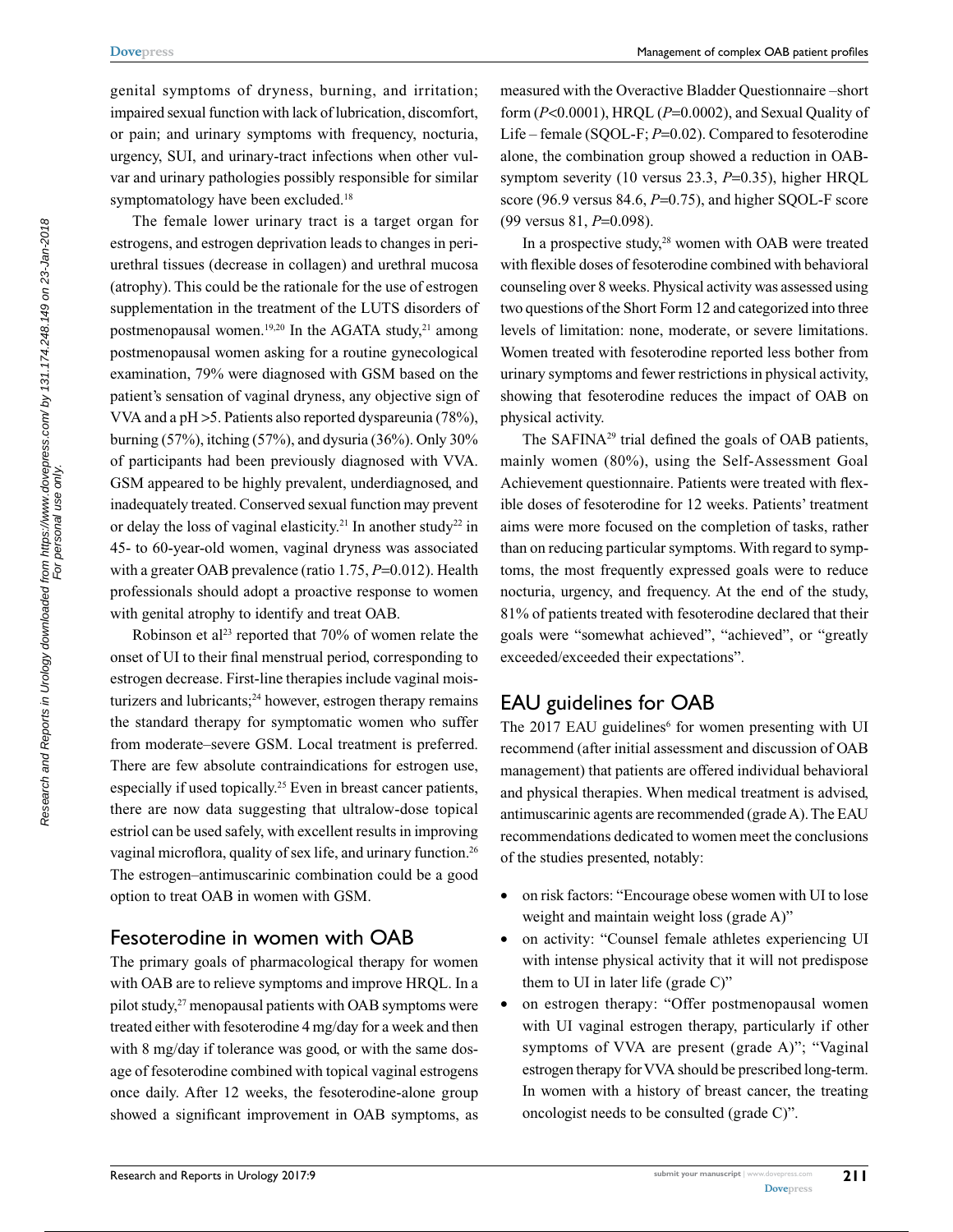# **Dealing with OAB in patients at risk of cognitive impairment** Specific factors in patients at risk of cognitive impairment

Being prefrail or frail, having a functional comorbidity index (number of comorbidities 0–18) ≥2, and being aged ≥85 years have been found to be associated with anticholinergic medication use.30 However, one of the major issues of treating these patients is the difficulty in assessing their exposure to and impact of drugs with anticholinergic effects. The serum anticholinergic assay has been proposed as a measure of anticholinergic burden, but assay levels do not necessarily reflect the treatment used by the patient.30 Few patients report central nervous system (CNS) symptoms, because they are not able to recognize the cognitive impairment or changes in memory or may think these are related to aging and not to their medications.31 The effects of anticholinergics on cognition vary substantially among studies. This may be due to several factors, including age, clinical condition, and the medicines used.30,32 Recognition of how many drugs the patient is taking and the variety of different therapeutic areas they involve, including antihistamines, antidepressants, antiemetics, antipsychotics, muscle relaxants, and antivertigo, cardiovascular, gastrointestinal, or antiparkinsonian drugs, which have anticholinergic properties<sup>33</sup> is important, and they should be identified as such. Patients can be considered at risk of cognitive impairment where there is preexisting CNS impairment or when they take multiple medications or some with anticholinergic activity, particularly when oxybutynin is used in vulnerable elderly patients.<sup>31,34</sup>

### The role of the blood–brain barrier

The blood–brain barrier (BBB) is a complex, heterogeneous, and dynamic membrane at the level of the cerebral capillaries that limits the entry of unwanted molecules into the brain. Antimuscarinic agents cross the BBB via passive diffusion according to their lipophilicity and molecular weight.34–38 Some antimuscarinics are removed from the brain via an active transport mechanism facilitated by Pgp, which limits the levels of drugs in the brain. The BBB can be impaired

# Fesoterodine in OAB patients at risk of cognitive impairment

As a result of its pharmacological properties, fesoterodine crosses the BBB poorly, which in fact is an advantage in terms of any potential negative effect on cognitive function. It has the highest molecular weight of the antimuscarinics and low lipophilicity (Table 1); moreover, the active moiety of fesoterodine, 5-HMT, is pumped out of the brain by Pgp, an efflux transporter.7,33,38,40–42 Trospium is a quaternary amine and a hydrophilic molecule that does not cross the BBB.

The effect of fesoterodine on cognitive function has been evaluated in a crossover study<sup>43</sup> where healthy older individuals (mean age 72.2 years) received over four different periods fesoterodine 4 mg  $\times$  6 days, fesoterodine 4 mg  $\times$  3 days + fesoterodine 8 mg  $\times$  3 days, placebo  $\times$  6 days, or placebo  $\times$  6 days with alprazolam 1 mg on day 6. A battery of cognitive tests (detection task, identification task, onecard learning task, continuous paired-associate learning task, Groton maze learning task, and the Rey auditory verbal learning test) were performed on days 1 and 6 of each period. Unlike alprazolam, which induced sedation and a large and statistically significant deterioration, fesoterodine at doses of 4 mg and 8 mg showed no statistically significant effects compared with placebo on any of the cognitive functions, including memory.

The effects of flexible-dose fesoterodine were tested in a double-blind, placebo-controlled Vulnerable Elderly Study.44 Vulnerable elderly subjects were defined as having a risk of deteriorating health with a score ≥3 on the Vulnerable Elders Survey (VES) 13 and a score ≥20 on the Mini-Mental State Examination (MMSE), indicating possible mild cognitive impairment (MMSE maximum score 30, scores ≥27 correspond to normal cognition, 20–26 indicate some cognitive impairment). In both the placebo and fesotero-

**Table 1** Pharmacological and pharmacokinetic properties of antimuscarinic agents

| <b>Molecules</b> | <b>Oxybutynin</b> | <b>Tolterodine</b> | Trospium | <b>Propiverine</b> | Darifenacin | <b>Solifenacin</b> | Fesoterodine/5-HMT |
|------------------|-------------------|--------------------|----------|--------------------|-------------|--------------------|--------------------|
| Molecular weight | 393.9             | 475.6              | 427.97   | 403.95             | 507.5       | 480.55             | 527.66             |
| Lipophilicity    | >3.3              | .83                | $-1.22$  | Lipophilic         | 2.7         | . 69. ،            | 0.74               |
| Pgp substrate    | No                | No                 | Yes      | No                 | Yes         | No                 | Yes                |

Notes: Data from Chancellor and Boone,<sup>31</sup> Cetinel and Onal,<sup>33</sup> Kerdraon et al,<sup>38</sup> Malhotra et al.<sup>42</sup> Copyright © 2011. MHRA. Adapted from Medicines and Healthcare Products Regulatory Agency. Public assessment report – mutual recognition procedure: Mictonorm XL 45 mg modified release capsules (propiverine hydrochloride). 2011. Available from: [http://www.mhra.gov.uk/home/groups/par/documents/websiteresources/con143796.pdf.](http://www.mhra.gov.uk/home/groups/par/documents/websiteresources/con143796.pdf)<sup>40</sup>

**Abbreviation:** HMT, hydroxymethyl tolterodine.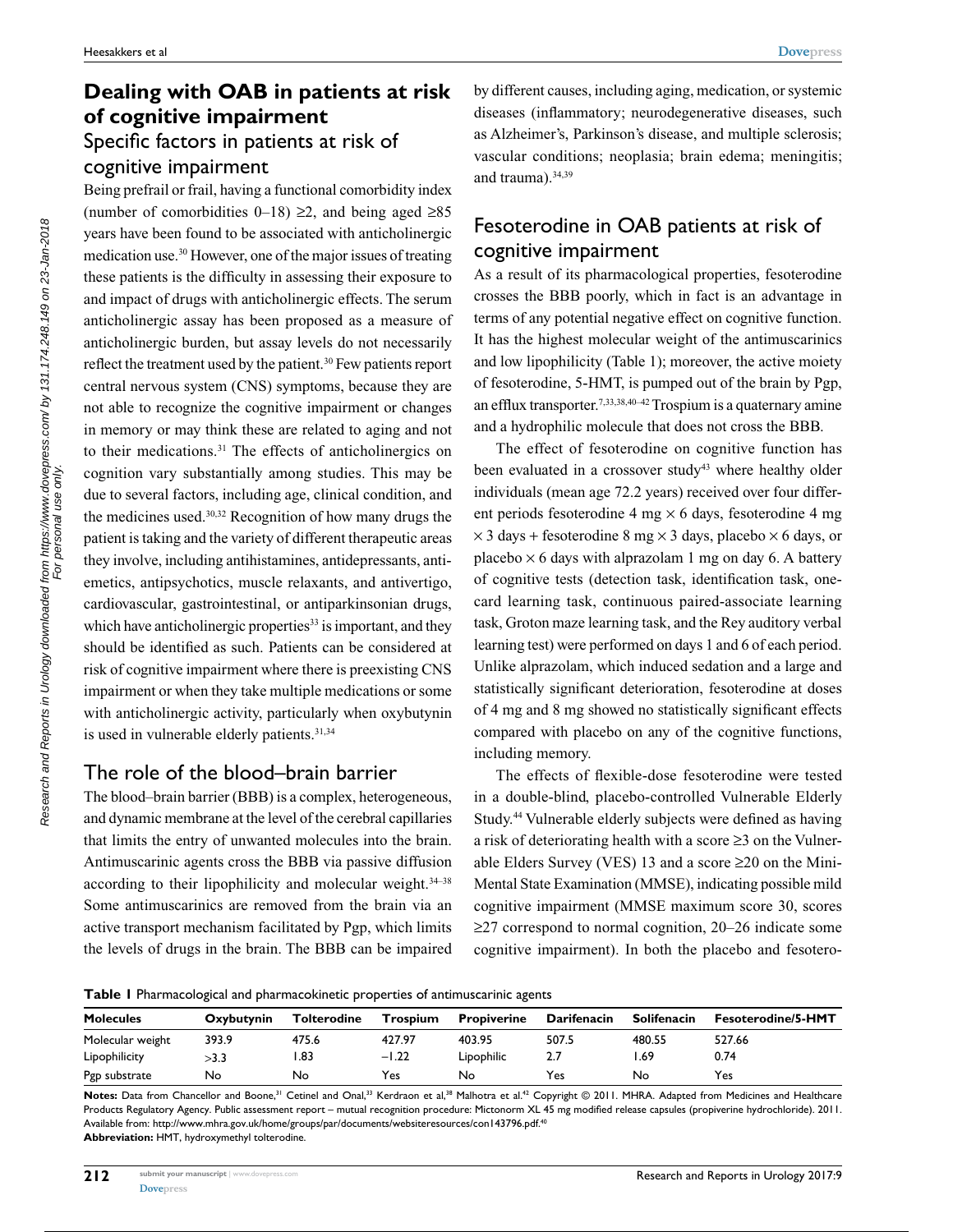dine groups, patients had a high number of comorbidities (mean number per patient slightly over eight, range one to 27) and comedications (mean number per patient slightly over eight, range one to 40). Treatment with a flexible dose of fesoterodine over 12 weeks showed significantly greater efficacy versus placebo in reducing the mean number of UUI episodes and micturitions per 24 hours. There was no decrease in mean MMSE scores for subjects receiving fesoterodine or placebo, showing that fesoterodine did not worsen cognitive impairment. Fesoterodine was well tolerated, with a safety profile comparable to that seen in other studies in younger populations. The most frequent adverse events were a dry mouth and constipation, and no new safety signals were identified.

# 2017 EAU guidelines and cognitive function

The 2017 EAU guidelines contain a specific chapter dedicated to antimuscarinic agents, the elderly, and cognition, and recommend caution notably in the long-term use of antimuscarinic treatment in elderly patients, especially those who are at risk of, or have, cognitive dysfunction. Moreover the total antimuscarinic load has to be evaluated and if additional antimuscarinic load is to be avoided the use of mirabegron should be considered.<sup>6</sup>

Concerning antimuscarinic agents, the EAU guidelines state that "solifenacin, darifenacin, fesoterodine, and trospium have been shown not to cause cognitive dysfunction in elderly people".6

# **Elderly with OAB** Specific factors in elderly patients with OAB

Although the prevalence of OAB increases with age, it should not be considered a normal consequence of aging.45 Treatment should be chosen on an individual basis, taking into account tolerability, absence of drug interactions, and cognitive safety.46 OAB and UUI in the elderly may have serious consequences, notably in cases of nocturia. Elderly women with UI have a 26% higher risk of falls and 34% greater risk of fractures. Urgency and UUI significantly predict 10-year mortality in men, and UUI significantly predicts mortality in women.47–49 The OAB Re-Contact Study, a self-reported Internet survey in patients aged 65 years or over, demonstrated that diagnosed versus undiagnosed and treated versus untreated respondents had better mental scores, better QL, and less impairment of their activity.<sup>50</sup>

#### Fesoterodine in elderly patients

Fesoterodine possesses four interesting pharmacological properties that give it a therapeutic profile adapted to many OAB patients, including the elderly.<sup>51–53</sup> Firstly, fesoterodine's active metabolite, 5-HMT, has limited ability to cross the BBB, and as a Pgp substrate, it is actively pumped out of the brain. As a result, fesoterodine presents a safe profile with respect to cognitive impairment. Secondly, the molecule does not undergo first-pass hepatic metabolism, but is metabolized by ubiquitous peripheral esterases that are not dependent on the individual's enzymatic equipment and not affected by age. This property might explain the consistency of response across patients and the consistent results in clinical trials. Thirdly, fesoterodine is a prolonged-release medication, permitting once-daily dosing. Finally, fesoterodine has a balanced affinity for  $M_2$  and  $M_3$  receptors. All muscarinicreceptor subtypes have been detected in the human bladder; however, the  $M_2$  and  $M_3$  receptors seem to be the most important in the regulation of the complex process of bladder function. The  $M_2$  subtype outnumbers the  $M_3$  subtype, and is the most highly expressed in the urothelium of the human bladder. However,  $M<sub>3</sub>$  receptors are thought to be most important for detrusor contraction, which is decreased in cases of blockade by anti- $M_3$  agents.<sup>54,55</sup> Both subtypes are coupled to G proteins, but their signal-transduction pathways differ<sup>54</sup> (Figure 1). Activation of  $M_2$  receptors reverses the sympathetic β-adrenoreceptor-mediated relaxation of the detrusor. Therefore, by blocking  $M_2$  receptors with  $M_2$  antimuscarinic agents, fesoterodine inhibits this effect, resulting in bladder relaxation and an increase in bladder capacity.<sup>56</sup> The  $M_2$  receptor might also play an indirect role in mediating





**Abbreviations:** ACh, acetylcholine; cAMP, cyclic adenosine monophosphate; NA, noradrenaline;  $\ \beta_{\mathfrak{z}},$  beta-3 adrenergic receptor;  $\mathsf{M}_{\mathfrak{z}},$   $\mathsf{M}_{\mathfrak{z}},$  muscarinic receptors.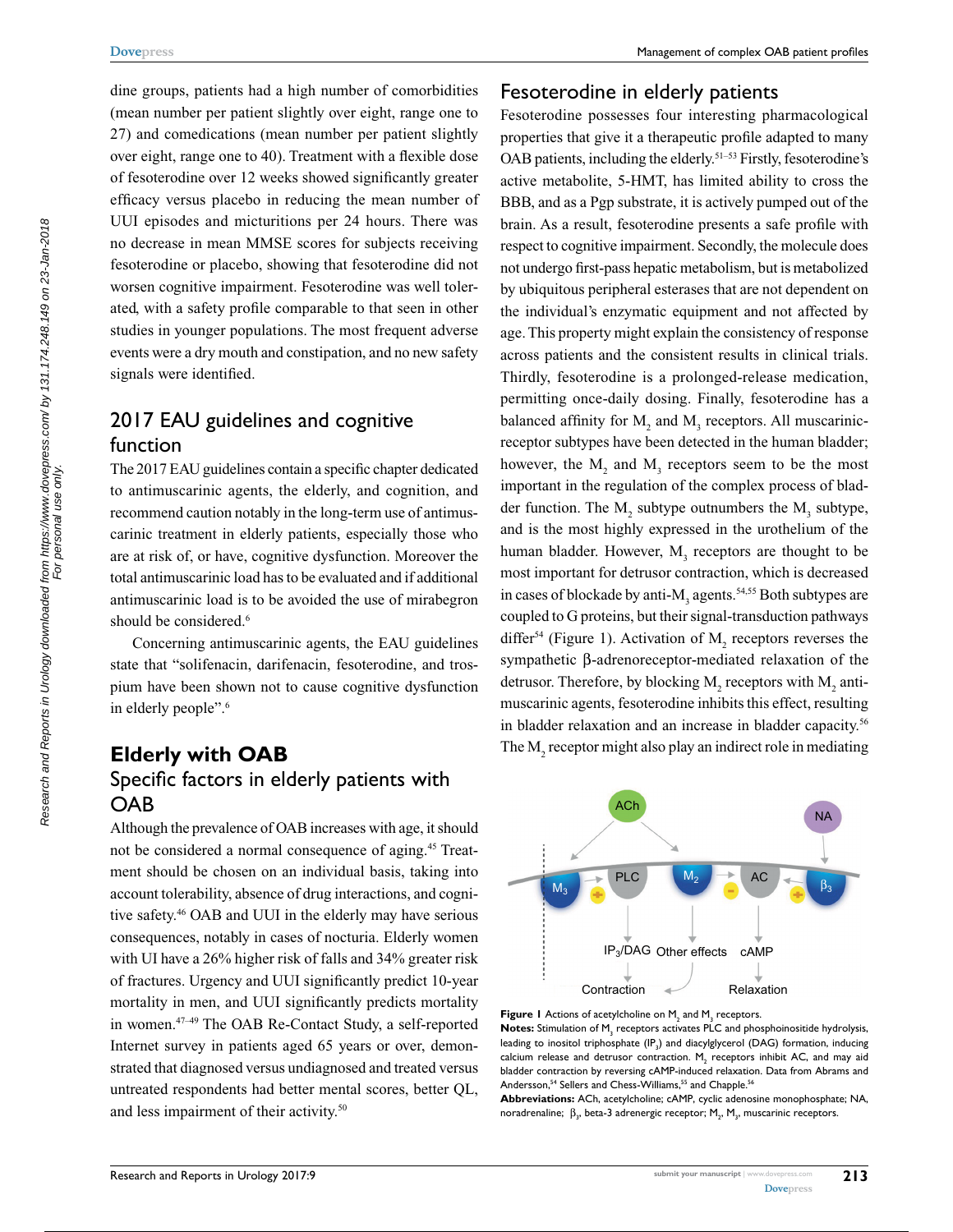bladder contraction by enhancing the contractile response to  $M_3$ -receptor activation, and minor  $M_2$ -receptor-mediated contractions might also occur. Moreover, in some disease states, the contribution of  $M_2$  receptors to detrusor contraction might increase.<sup>54</sup> The result of fesoterodine's balanced  $M_2$ – $M_3$  affinity is a double effect on contraction control and relaxation.

Several studies have evaluated the efficacy and safety of fesoterodine in elderly OAB patients. In the SOFIA study in an aging population,<sup>57</sup> patients aged 65 years or older were randomized to fesoterodine or placebo and treated for 12 weeks. Approximately a third of participants were older than 75 years. At week 4, 52% of patients treated with fesoterodine chose to increase their dose from 4 mg to 8 mg, with a further 16% choosing to increase their dose similarly at week 8, and only 4% reduced their dose during the study, supporting the use of flexible dosing in an elderly population. In comparison with placebo, fesoterodine induced a statistically significant decrease in urgency episodes per 24 hours, in nocturnal micturitions, and incontinence-pad use, with an improvement in QL and a reduction in symptom-bother scores. The rate of severe dry mouth was low (3%).

Most of the patients who completed the SOFIA study continued in an open study for a further 12 weeks.<sup>58</sup> The subjects who had received fesoterodine during the double-blind phase maintained the improvement in urgency episodes over the open-label phase, and had a lower percentage of dry mouth and constipation (7% and 2%, respectively, versus 28% and 6% in the group that had received placebo in the double-blind phase), as well as a lower discontinuation rate due to adverse events (4% versus 10%). Constipation is usually considered an adverse event; however, in this age-group, which frequently shows irritable bowel disease and loose stools, constipation could have a positive impact and can even improve QL.<sup>59</sup>

A pooled post hoc analysis of trials $60$  exploring the efficacy and safety of fesoterodine in elderly patients demonstrated a significant decrease in UUI episodes per 24 hours in three groups (<65, 65–74, or  $\geq$ 75-years of age) of patients treated with fesoterodine (8 mg) and a higher positive treatment response (improved or greatly improved) in patients treated with fesoterodine (4 and 8 mg) than with placebo in the three age-groups, with a dose-dependent effect.

The Fit for the Aged (FORTA) classification ranks medical treatments according to the level of evidence provided by prospective control studies performed in elderly patients. This results from a systematic independent literature review of studies aimed at evaluating the elderly population through an international consensus-validation process and

an independent quality assessment of variation within the studies. The FORTA classification was first established for cardiology medications, and is now used for different kinds of treatments. It guides physicians as to the suitability of medicines for older patients in an everyday clinical setting, and includes four categories (Table 2). In urology, FORTA-LUTS classifies the appropriateness of oral drugs for long-term treatment of LUTS in older persons. Fesoterodine is classified B (beneficial), and has the highest level of evidence of the available OAB treatments. Most of the other antimuscarinic agents are classified as C (careful), because the few studies that have been performed in aging patients were not prospective, but involved post hoc or subgroup analyses of data.<sup>61</sup>

A cost-analysis study $62$  evaluating the treatment costs of vulnerable ( $\geq 65$  years with a VES score  $\geq 3$  and risk of deteriorating health) OAB patients and including fesoterodine-drug costs, health-care resources, and OAB-related comorbidities (falls/fractures, urinary tract infections, depression, and nursing home) found that fesoterodine was cost-saving compared to no OAB pharmacotherapy, and could save US\$1,616 per patient per year. Fesoterodine accounted for only 4% of the total medical costs in the vulnerable elderly.

## EAU guidelines and the elderly OAB patient

The word "elderly", although not defined, usually refers to individuals 65 years old or over. In addition to guidelines

|                |  |  |  |  | <b>Table 2</b> Rating of OAB medical drugs on the LUTS-FORTA |
|----------------|--|--|--|--|--------------------------------------------------------------|
| classification |  |  |  |  |                                                              |

| Drug class             | Agent                                          |           |
|------------------------|------------------------------------------------|-----------|
| <b>Antimuscarinics</b> |                                                |           |
|                        | Darifenacin                                    | C         |
|                        | Fesoterodine                                   | B         |
|                        | Oxybutynin standard dose/<br>immediate release | D         |
|                        | Oxybutynin low dose/extended<br>release        | C         |
|                        | Propiverine                                    | $D(C)^*$  |
|                        | Solifenacin                                    | C         |
|                        | Tolterodine                                    | C         |
|                        | Trospium                                       | $C (B)$ * |
| $\beta$ ,-agonist      |                                                |           |
|                        | Mirabegron                                     |           |

**Note:** \*FORTA class attributed in the first round. Class A (absolutely), indispensable drug, clear-cut benefit in terms of efficacy:safety ratio proven for a given indication in older people; class B (beneficial), drugs with proven or obvious efficacy in older people, but limited extent of effect or safety concerns; class C (careful), drugs with questionable efficacy/safety profiles in older people, to be avoided, or omitted in the presence of too many other drugs, lack of benefits, or emerging side effects – review/find alternatives; class D (do not), avoid in older people, omit first, review/ find alternatives.

**Abbreviations:** FORTA, Fit for the Aged; LUTS, lower-urinary-tract symptoms; OAB, overactive bladder syndrome.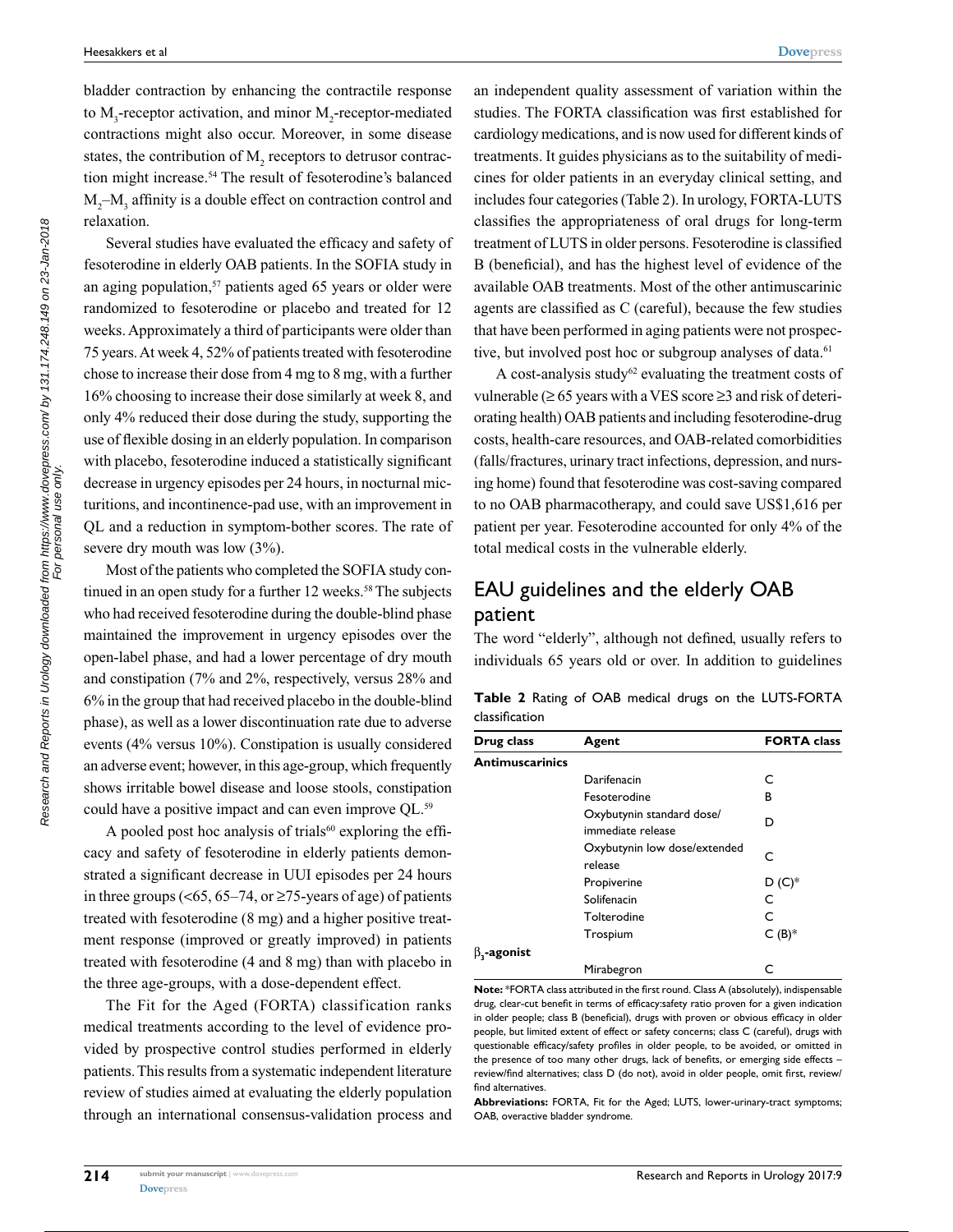related to cognitive function that also frequently concern elderly patients, the 2017 EAU guidelines recommend that older people being treated for UI should be prescribed nonpharmacological treatments first (grade C). They also consider that antimuscarinic drugs are effective in elderly patients (grade 1B). With natural aging, UI becomes more common and elderly people may require special consideration and specific interventions, taking into account their preferences, but OAB should not be considered a normal consequence of aging.

#### **Discussion**

Some interesting points have been raised during the discussion of the specificities of the three patient groups in light of the existing fesoterodine clinical data and the EAU recommendations. In women, OAB is correlated with GSM, and both are underdiagnosed and undertreated. Antimuscarinics are classed as grade A in the recommendations for treatment of women with OAB. Fesoterodine is associated with a reduction in OAB symptoms, as well as in perceived limitations in physical activity. Fesoterodine combined with vaginal estrogens is appropriate for women with OAB associated with GSM.

In all patients, and particularly patients at risk of cognitive impairment, prescribers should be careful with medications. Fesoterodine has a limited ability to cross the BBB and is also a Pgp substrate, which could explain its lack of negative effects on the CNS, as confirmed by clinical evidence. Evaluation of cognitive function in healthy older subjects has confirmed that fesoterodine does not impair it.

Elderly people need careful consideration, and OAB should not be considered a normal consequence of aging. Fesoterodine offers an interesting combination of pharmacological properties with clinical benefits, and is generally well tolerated in older people. Fesoterodine has been studied extensively in elderly patients, and is the only OAB drug rated FORTA B (beneficial).<sup>61</sup>

In neurological diseases, such as multiple sclerosis, cognitive impairment appears to be linked to neurological lesions and to the degree of disability measured with the Expanded Disability Status Scale.63 Cognitive impairment is impacted by the deterioration in neurological status that occurs in this disease. For Parkinson's disease, the impact seems more linked to anticholinergic exposure, as these patients are very sensitive to the side effects of antimuscarinic drugs.<sup>64</sup> Parkinson's, multiple sclerosis, and also brain-trauma patients, who are sometimes young, are known to be at high risk of cognitive impairment. Tests evaluating cognitive impairment are not routinely performed, and remain within the competence of specialists or appropriately trained physicians.

Another point raised was to determine if drug-induced side effects persist over the duration of treatment or if they recede after a certain time. In a study<sup>65</sup> investigating the rate of dry mouth in female patients treated with fesoterodine, a greater proportion of women with dry mouth reported improvement in their urinary symptoms, and the authors suggested that dry mouth may be a marker of pharmacological potency. In clinical practice, increasing the fesoterodine dose from 4 mg to 8 mg is generally associated with an increase in the rate of dry mouth; however, women who are satisfied with the improved control of their symptoms may be less troubled by a dry mouth. Usually, there is a balance between efficacy and side effects, which are better tolerated when the patient shows a better response, although important individual variations are observed. The response to treatment is rapid, with the full effect reached at 2–4 weeks. In this respect, in most countries, and especially in the UK, nurses have the skills and can take the time to explore their patients' needs and expectations and explain the possible side effects. Specialist nurse intervention in the management of incontinence has been evaluated in several studies, some showing more active detection of patients, gain in QL, or reduction of symptoms, with high patient satisfaction and cost-effectiveness.<sup>66</sup> Overall, clinical experience has shown that side effects seem to decrease with time, possibly because of the natural course of the disease, and because the patient adapts their treatment accordingly. Prospective studies evaluating the evolution of side effects after 5 or 10 years have not yet been performed; however, long-term treatment (24 and 36 months) with fesoterodine has been shown to be well tolerated, with no new safety concerns identified.67

Our objective here was to discuss the EAU guidelines, though guidelines on UI are available from other societies, such as the National Institute for Health and Care Excellence (NICE, UK) or the American Urologic Association (AUA). These guidelines, which may vary in their recommendations, were compared by Syan and Brucker<sup>68</sup> in 2016.

#### **Conclusion**

OAB can be complex in its presentation, and occurs as part of a broader patient profile. The updated EAU guidelines are valuable in assisting physicians with the management of these complex patients. An appropriate assessment of the patient is a prerequisite to applying the EAU guidelines in complex groups of patients, including women who have specific risk factors and conditions; patients at risk of cognitive impairment who may have comorbidities, take multiple medications, or show BBB deterioration; and elderly patients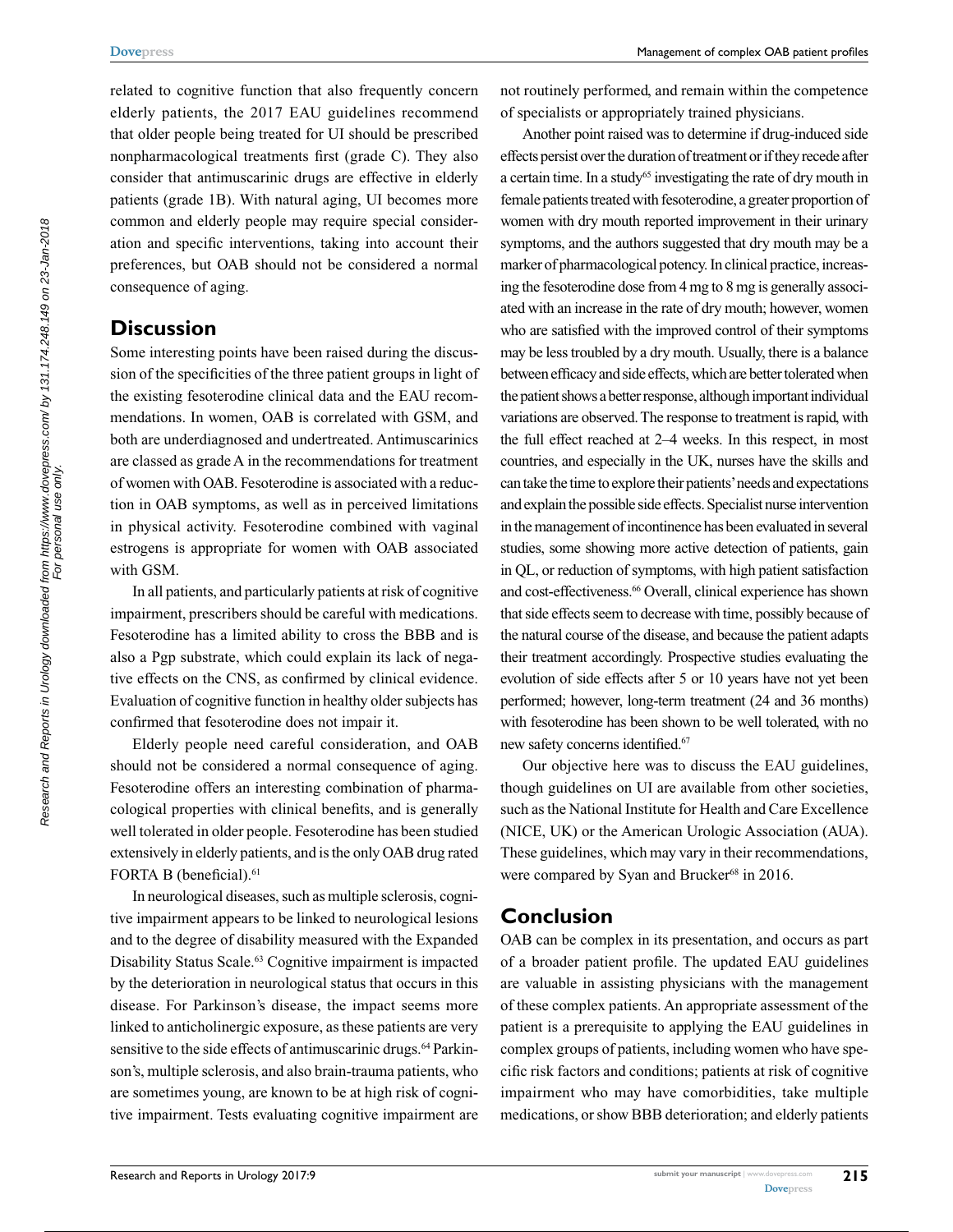who are frequently frail and vulnerable and should be treated with caution. Fesoterodine at doses of 4 mg and 8 mg have been studied extensively in these three patient groups, and has been shown to have pharmacological properties that confer clear clinical advantages: fesoterodine is efficient, irrespective of sex or age, is well tolerated in older and vulnerable patients, and does not cause impairment in cognitive function.

## **Acknowledgment**

Participation in the satellite symposium "Dealing with complex OAB patient profiles: in or out of the EAU guidelines?" at the 32nd Annual Congress of the EAU in March 2017 in London and writing assistance were sponsored by Pierre Fabre (Castres, France).

## **Disclosure**

JH has received support as a consultant/lecturer from Astellas, Allergan, BlueWind, Urogyn BV, and Pierre Fabre, and for scientific studies and trials from Astellas, Boston Scientific, Ipsen, BlueWind, and Urogyn BV. MEP has received support as a consultant/lecturer from Astellas, Boston Scientific, and Pierre Fabre. ECK has received support as consultant and/or lecturer and/or investigator from Astellas, Allergan, Boston Scientific, Coloplast, Ipsen, Medtronic, Pfizer, Lilly, Pierre Fabre, and Uromedica. PTH has received support as lecturer from Astellas, Boston, and Pierre Fabre, and as a consultant from Allergan and Speciality European Pharma. The authors report no other conflicts of interest in this work.

#### **References**

- 1. Abrams P, Cardozo L, Fall M, et al. The standardisation of terminology of lower urinary tract function: report from the Standardisation sub-Committee of the International Continence Society. *Neurourol Urodyn*. 2002;21(2):167–178.
- 2. Drake MJ. Do we need a new definition of the overactive bladder syndrome? ICI-RS 2013. *Neurourol Urodyn*. 2014;33(5):622–624.
- 3. Irwin DE, Kopp ZS, Agatep B, Milsom I, Abrams P. Worldwide prevalence estimates of lower urinary tract symptoms, overactive bladder, urinary incontinence and bladder outlet obstruction. *BJU Int*. 2011;108(7):1132–1138.
- 4. Abrams P, Kelleher CJ, Kerr LA, Rogers RG. Overactive bladder significantly affects quality of life. *Am J Manag Care*. 2000;6(11 Suppl):S580–S590.
- 5. Brown JS, McGhan WF, Chokroverty S. Comorbidities associated with overactive bladder. *Am J Manag Care*. 2000;6(11 Suppl):S574–S579.
- 6. Burkhard FC, Bosch JL, Cruz F, et al. Urinary incontinence [guidelines]. 2017. Available from: https://uroweb.org/guideline/urinaryincontinence. Accessed July 4, 2017.
- 7. Toviaz (fesoterodine fumarate) [prescribing information]. 2016. Available from: http://www.medicines.org.uk/emc/medicine/20928. Accessed July 4, 2017.
- 8. de Ridder D, Roumeguère T, Kaufman L. Overactive bladder symptoms, stress urinary incontinence and associated bother in women aged 40 and above: a Belgian epidemiological survey. *Int J Clin Pract*. 2013;67(3):198–204.
- 9. Agarwal A, Eryuzlu LN, Cartwright R, et al. What is the most bothersome lower urinary tract symptom? Individual- and population-level perspectives for both men and women. *Eur Urol*. 2014;65(6):1211–1217.
- 10. Coyne KS, Sexton CC, Irwin DE, Kopp ZS, Kelleher CJ, Milsom I. The impact of overactive bladder, incontinence and other lower urinary tract symptoms on quality of life, work productivity, sexuality and emotional well-being in men and women: results from the EPIC study. *BJU Int*. 2008;101(11):1388–1395.
- 11. Coyne KS, Sexton CC, Clemens JQ, et al. The impact of OAB on physical activity in the United States: results from OAB-POLL. *Urology*. 2013;82(4):799–806.
- 12. Taylor J, McGrother CW, Harrison SC, Assassa PR. Lower urinary tract symptoms and related help-seeking behaviour in South Asian men living in the UK. *BJU Int*. 2006;98(3):605–609.
- 13. Heidler S, Mert C, Temml C, Madersbacher S. The natural history of the overactive bladder syndrome in females: a long-term analysis of a health screening project. *Neurourol Urodyn*. 2011;30(8):1437–1441.
- 14. Eapen RS, Radomski SB. Gender differences in overactive bladder. *Can J Urol*. 2016;23 Suppl 1:2–9.
- 15. Tettamanti G, Iliadou AN, Pedersen NL, Bellocco R, Altman D. Association between gestational diabetes mellitus and subsequent overactive bladder among premenopausal female twins. *BJOG*. 2013;120(10):1289–1295.
- 16. Bunn F, Kirby M, Pinkney E, et al. Is there a link between overactive bladder and the metabolic syndrome in women? A systematic review of observational studies. *Int J Clin Pract*. 2015;69(2):199–217.
- 17. de Boer TA, Slieker-ten Hove MC, Burger CW, Vierhout ME. The prevalence and risk factors of overactive bladder symptoms and its relation to pelvic organ prolapse symptoms in a general female population. *Int Urogynecol J*. 2011;22(5):569–575.
- 18. Portman DJ, Gass ML. Genitourinary syndrome of menopause: new terminology for vulvovaginal atrophy from the International Society for the Study of Women's Sexual Health and the North American Menopause Society. *Maturitas*. 2014;79(3):349–354.
- 19. Iosif CS, Bekassy Z. Prevalence of genito-urinary symptoms in the late menopause. *Acta Obstet Gynecol Scand*. 1984;63(3):257–260.
- 20. Blakeman PJ, Hilton P, Bulmer JN. Oestrogen and progesterone receptor expression in the female lower urinary tract, with reference to oestrogen status. *BJU Int*. 2000;86(1):32–38.
- 21. Palma F, Volpe A, Villa P, Cagnacci A. Vaginal atrophy of women in postmenopause: results from a multicentric observational study – the AGATA study. *Maturitas*. 2016;83:40–44.
- 22. Juliato CR, Baccaro LF, Pedro AO, Costa-Paiva L, Lui-Filho J, Pinto-Neto AM. Subjective urinary urgency in middle age women: a population-based study. *Maturitas*. 2016;85:82–87.
- 23. Robinson D, Toozs-Hobson P, Cardozo L. The effect of hormones on the lower urinary tract. *Menopause Int*. 2013;19(4):155–162.
- 24. Calleja-Agius J, Brincat MP. The urogenital system and the menopause. *Climacteric*. 2015;18 Suppl 1:18–22.
- 25. Lethaby A, Ayeleke RO, Roberts H. Local oestrogen for vaginal atrophy in postmenopausal women. *Cochrane Database Syst Rev*. 2016;(8): CD001500.
- 26. Buchholz S, Mögele M, Lintermans A, et al. Vaginal estriol-lactobacilli combination and quality of life in endocrine-treated breast cancer. *Climacteric*. 2015;18(2):252–259.
- 27. Chughtai B, Forde JC, Buck J, et al. The concomitant use of fesoterodine and topical vaginal estrogen in the management of overactive bladder and sexual dysfunction in postmenopausal women. *Post Reprod Health*. 2016;22(1):34–40.
- 28. Chu CM, Harvie HS, Smith AL, Arya LA, Andy UU. The impact of treatment of overactive bladder on physical activity limitations. *J Womens Health (Larchmt)*. 2016;25(8):801–805.
- 29. Rantell A, Cardozo L, Khullar V. Personal goals and expectations of OAB patients in the UK. *Neurourol Urodyn*. 2017;36(4):1194–1200.
- 30. Lampela P, Paajanen T, Hartikainen S, Huupponen R. Central anticholinergic adverse effects and their measurement. *Drugs Aging*. 2015;32(12):963–974.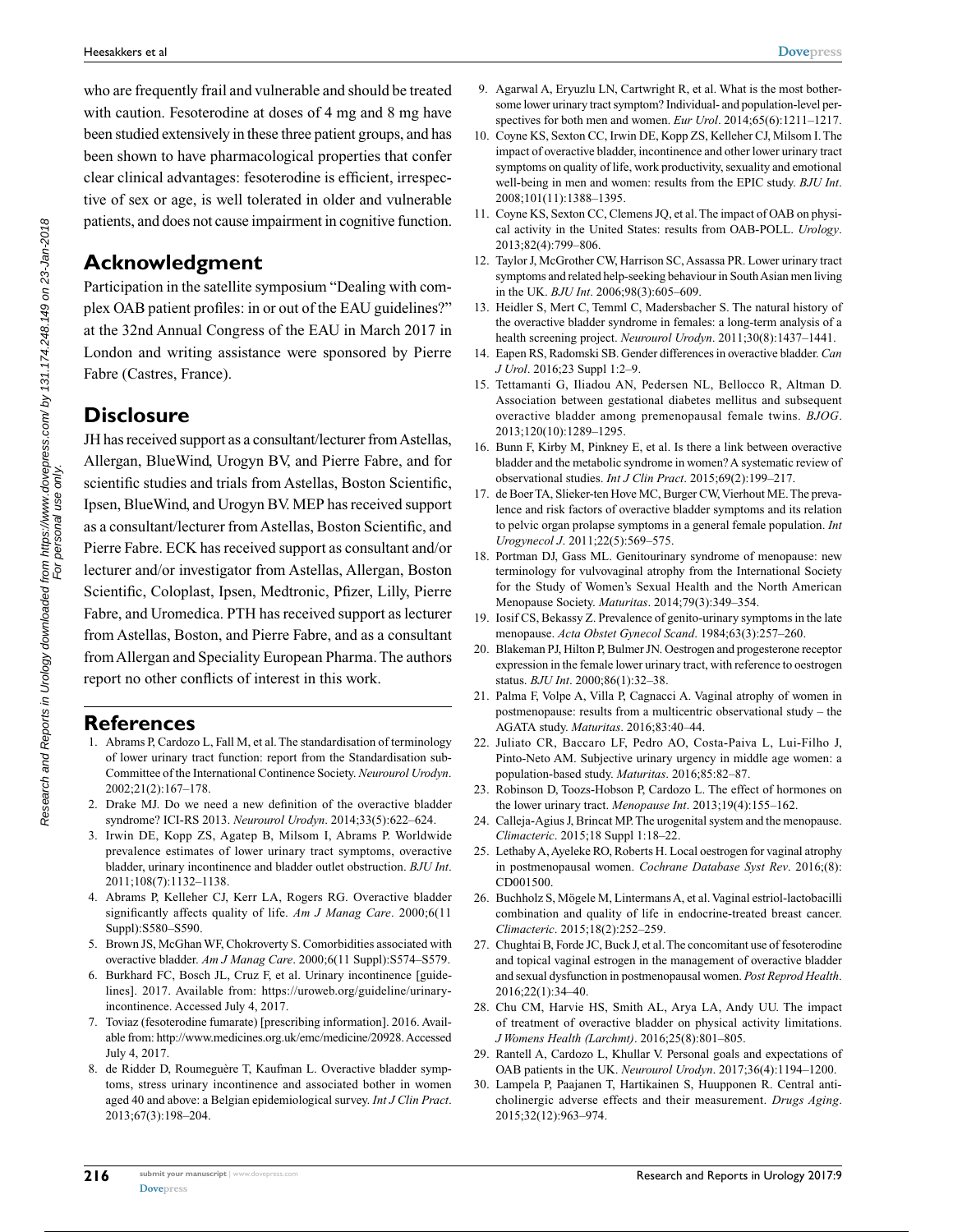- 31. Chancellor M, Boone T. Anticholinergics for overactive bladder therapy: central nervous system effects. *CNS Neurosci Ther*. 2012;18(2):167–174.
- 32. Lampela P, Taipale H, Hartikainen S. Association between anticholinergic load and frailty in community-dwelling older people. *J Am Geriatr Soc*. 2016;64(3):671–672.
- 33. Cetinel B, Onal B. Rationale for the use of anticholinergic agents in overactive bladder with regard to central nervous system and cardiovascular system side effects. *Korean J Urol*. 2013;54(12): 806–815.
- 34. Chancellor MB, Staskin DR, Kay GG, Sandage BW, Oefelein MG, Tsao JW. Blood-brain barrier permeation and efflux exclusion of anticholinergics used in the treatment of overactive bladder. *Drugs Aging*. 2012;29(4):259–273.
- 35. Hawkins RA, O'Kane RL, Simpson IA, Viña JR. Structure of the blood-brain barrier and its role in the transport of amino acids. *J Nutr*. 2006;136(1 Suppl):218S–226S.
- 36. Geller EJ, Crane AK, Wells EC, et al. Effect of anticholinergic use for the treatment of overactive bladder on cognitive function in postmenopausal women. *Clin Drug Investig*. 2012;32(10):697–705.
- 37. Scheife R, Takeda M. Central nervous system safety of anticholinergic drugs for the treatment of overactive bladder in the elderly. *Clin Ther*. 2005;27(2):144–153.
- 38. Kerdraon J, Robain G, Jeandel C, et al. [Impact on cognitive function of anticholinergic drugs used for the treatment of overactive bladder in the elderly]. *Prog Urol*. 2014;24(11):672–681.
- 39. Zeevi N, Pachter J, McCullough LD, Wolfson L, Kuchel GA. The bloodbrain barrier: geriatric relevance of a critical brain-body interface. *J Am Geriatr Soc*. 2010;58(9):1749–1757.
- 40. Medicines and Healthcare Products Regulatory Agency. Public assessment report – mutual recognition procedure: Mictonorm XL 45 mg modified release capsules (propiverine hydrochloride). 2011. Available from: http://www.mhra.gov.uk/home/groups/par/documents/websiteresources/con143796.pdf. Accessed July 4, 2017.
- 41. Wagg, A, Verdejo C, Molander U. Review of cognitive impairment with antimuscarinic agents in elderly patients with overactive bladder. *Int J Clin Pract*. 2010;64(9):1279–1286.
- 42. Malhotra B, Gandelman K, Sachse R, Wood N, Michel MC. The design and development of fesoterodine as a prodrug of 5-hydroxymethyl tolterodine (5-HMT), the active metabolite of tolterodine. *Curr Med Chem*. 2009;16(33):4481–4489.
- 43. Kay GG, Maruff P, Scholfield D, et al. Evaluation of cognitive function in healthy older subjects treated with fesoterodine. *Postgrad Med*. 2012;124(3):7–15.
- 44. Dubeau CE, Kraus SR, Griebling TL, et al. Effect of fesoterodine in vulnerable elderly subjects with urgency incontinence: a double-blind, placebo controlled trial. *J Urol*. 2014;191(2):395–404.
- 45. Erdem N, Chu FM. Management of overactive bladder and urge urinary incontinence in the elderly patient. *Am J Med*. 2006;119(3 Suppl 1):29–36.
- 46. Lechevallier-Michel N, Molimard M, Dartigues JF, Fabrigoule C, Fourrier-Réglat A. Drugs with anticholinergic properties and cognitive performance in the elderly: results from the PAQUID study. *Br J Clin Pharmacol*. 2005;59(2):143–151.
- 47. Nakagawa H, Niu K, Hozawa A, et al. Impact of nocturia on bone fracture and mortality in older individuals: a Japanese longitudinal cohort study. *J Urol*. 2010;184(4):1413–1418.
- 48. Brown JS, Vittinghoff E, Wyman JF, et al. Urinary incontinence: does it increase risk for falls and fractures? *Am Geriatr Soc*. 2000;48(7): 721–725.
- 49. Nuotio M, Tammela TL, Luukkaala T, Jylhä M. Urgency and urge incontinence in an older population: ten-year changes and their association with mortality. *Aging Clin Exp Res*. 2002;14(5):412–419.
- 50. Lee LK, Goren A, Zou KH, et al. Potential benefits of diagnosis and treatment on health outcomes among elderly people with symptoms of overactive bladder. *Int J Clin Pract*. 2016;70(1):66–81.
- 51. Cardozo L, Khullar V, Wang JT, Guan Z, Sand PK. Fesoterodine in patients with overactive bladder syndrome: can the severity of baseline urgency urinary incontinence predict dosing requirement? *BJU Int*. 2010;106(6):816–821.
- 52. García-Baquero R, Madurga B, García MV, Fernández MA, Rosety JM, Álvarez-Ossorio JL. [New perspectives of treatment with fesoterodine fumarate in patients with overactive bladder]. *Actas Urol Esp*. 2013;37(2):83–91. Spanish.
- 53. Khullar V, Rovner ES, Dmochowski R, Nitti V, Wang J, Guan Z. Fesoterodine dose response in subjects with overactive bladder syndrome. *Urology*. 2008;71(5):839–843.
- 54. Abrams P, Andersson KE. Muscarinic receptor antagonists for overactive bladder. *BJU Int*. 2007;100(5):987–1006.
- 55. Sellers DJ, Chess-Williams R. Muscarinic agonists and antagonists: effects on the urinary bladder. *Handb Exp Pharmacol*. 2012;(208):375–400.
- 56. Chapple CR. Muscarinic receptor antagonists in the treatment of overactive bladder. *Urology*. 2000;55(5A Suppl):33–46.
- 57. Wagg A, Khullar V, Marschall-Kehrel D, et al. Flexible-dose fesoterodine in elderly adults with overactive bladder: results of the randomized, double-blind, placebo-controlled study of fesoterodine in an aging population trial. *J Am Geriatr Soc*. 2013;61(2):185–193.
- 58. Wagg A, Khullar V, Michel MC, Oelke M, Darekar A, Bitoun CE. Long-term safety, tolerability and efficacy of flexible-dose fesoterodine in elderly patients with overactive bladder: open-label extension of the SOFIA trial. *Neurourol Urodyn*. 2014;33(1):106–114.
- 59. Bulchandani S, Toozs-Hobson P, Parsons M, McCooty S, Perkins K, Latthe P. Effect of anticholinergics on the overactive bladder and bowel domain of the electronic personal assessment questionnaire (ePAQ). *Int Urogynecol J*. 2015;26(4):533–7.
- 60. Kraus SR, Ruiz-Cerdá JL, Martire D, Wang JT, Wagg AS. Efficacy and tolerability of fesoterodine in older and younger subjects with overactive bladder. *Urology*. 2010;76(6):1350–1357.
- 61. Oelke M, Becher K, Castro-Diaz D, et al. Appropriateness of oral drugs for long-term treatment of lower urinary tract symptoms in older persons: results of a systematic literature review and international consensus validation process (LUTS-FORTA 2014). *Age Ageing*. 2015;44(5):745–755.
- 62. Qin L, Luo X, Zou KH, Snedecor SJ. Economic impact of using fesoterodine for the treatment of overactive bladder with urge urinary incontinence in a vulnerable elderly population in the United States. *J Med Econ*. 2016;19(3):229–235.
- 63. Rocca MA, Amato MP, De Stefano N, et al. Clinical and imaging assessment of cognitive dysfunction in multiple sclerosis. *Lancet Neurol*. 2015;14(3):302–317.
- 64. Perez-Lloret S, Peralta MC, Barrantes FJ. Pharmacotherapies for Parkinson's disease symptoms related to cholinergic degeneration. *Expert Opin Pharmacother*. 2016;17(18):2405–2415.
- 65. Weissbart SJ, Lewis R, Smith AL, Harvie HS, Miller JM, Arya LA. Impact of dry mouth on fluid intake and overactive bladder symptoms in women taking fesoterodine. *J Urol*. 2016;195(5):1517–1522.
- 66. Holtzer-Goor KM, Gaultney JG, van Houten P, et al. Cost-effectiveness of including a nurse specialist in the treatment of urinary incontinence in primary care in the Netherlands. *PLoS One*. 2015;10(10):e0138225.
- 67. Chapple C, Oelke M, Kaplan SA, Scholfield D, Arumi D, Wagg AS. Fesoterodine clinical efficacy and safety for the treatment of overactive bladder in relation to patient profiles: a systematic review. *Curr Med Res Opin*. 2015;31(6):1201–1243.
- 68. Syan R, Brucker BM. Guideline of guidelines: urinary incontinence. *BJU Int*. 2016;117(1):20-33.